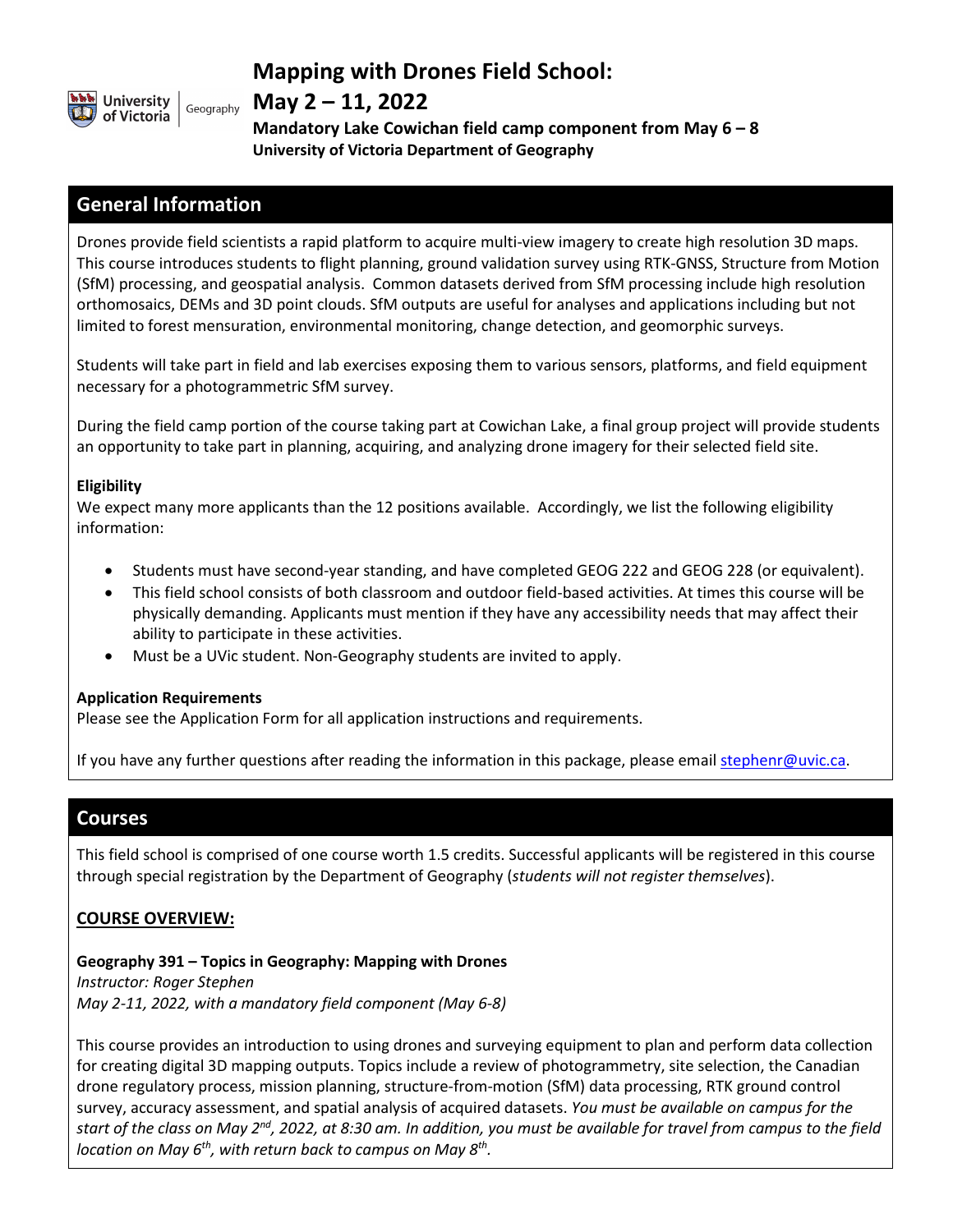# **Mapping with Drones Field School 2022**

## **University of Victoria Department of Geography**

# **Tentative Itinerary**

|       | Monday<br>May 2       | Tuesday<br>May 3      | Wednesday<br>May 4    | Thursday<br>May 5        | Friday<br>May 6              | Saturday<br>May 7            | <b>Sunday</b><br>May 8 |
|-------|-----------------------|-----------------------|-----------------------|--------------------------|------------------------------|------------------------------|------------------------|
|       | Classroom             |                       |                       | Travel /<br><b>Field</b> | <b>Field</b>                 | Field /<br><b>Travel</b>     |                        |
| 8:30  |                       |                       |                       |                          | Leave UVic<br>@8:30          | Cowichan                     | Cowichan               |
| 9:30  | Lecture               | Lecture               | Lecture               | Lecture                  | Travel to<br>Cowichan        | Lake Field<br>Site           | Lake Field<br>Site     |
| 10:30 |                       |                       |                       |                          | Lake Field<br><b>Site</b>    |                              |                        |
| 11:30 | Lunch<br><b>Break</b> | Lunch<br><b>Break</b> | Lunch<br><b>Break</b> | Lunch<br><b>Break</b>    | Lunch<br><b>Break</b>        | Lunch<br><b>Break</b>        | Lunch<br><b>Break</b>  |
| 12:30 | Field                 | Field                 | Field                 | Field                    |                              |                              |                        |
| 1:30  | Work                  | Work                  | Work                  | Work                     | Cowichan                     | Cowichan                     |                        |
| 2:30  |                       |                       |                       |                          | Lake Field                   | Lake Field                   |                        |
| 3:30  |                       |                       |                       |                          | Projects                     | Projects                     | Return to<br>UVic from |
| 4:30  | Lab                   | Lab                   | Lab                   | Lab                      |                              |                              | Cowichan               |
| 5:30  |                       |                       |                       |                          |                              |                              | Lake                   |
| 6:30  |                       |                       |                       |                          | Dinner /<br><b>Free Time</b> | Dinner /<br><b>Free Time</b> |                        |
| 7:30  |                       |                       |                       |                          |                              |                              |                        |

*This itinerary should be taken as tentative and is subject to change:*

|       | <b>Monday</b><br>May 9 | Tuesday<br><b>May 10</b> | Wednesday<br><b>May 11</b> |
|-------|------------------------|--------------------------|----------------------------|
|       | Lab                    |                          |                            |
| 8:30  |                        |                          |                            |
| 9:30  | Lab                    | Lab                      |                            |
| 10:30 |                        |                          |                            |
| 11:30 |                        | Lunch<br><b>Break</b>    |                            |
| 12:30 |                        |                          | <b>Final Project</b>       |
| 1:30  |                        | Presen-<br>tations       | Due                        |
| 2:30  |                        |                          | 11:59pm                    |
| 3:30  |                        |                          |                            |
| 4:30  |                        |                          |                            |
| 5:30  |                        |                          |                            |
| 6:30  |                        |                          |                            |
| 7:30  |                        |                          |                            |